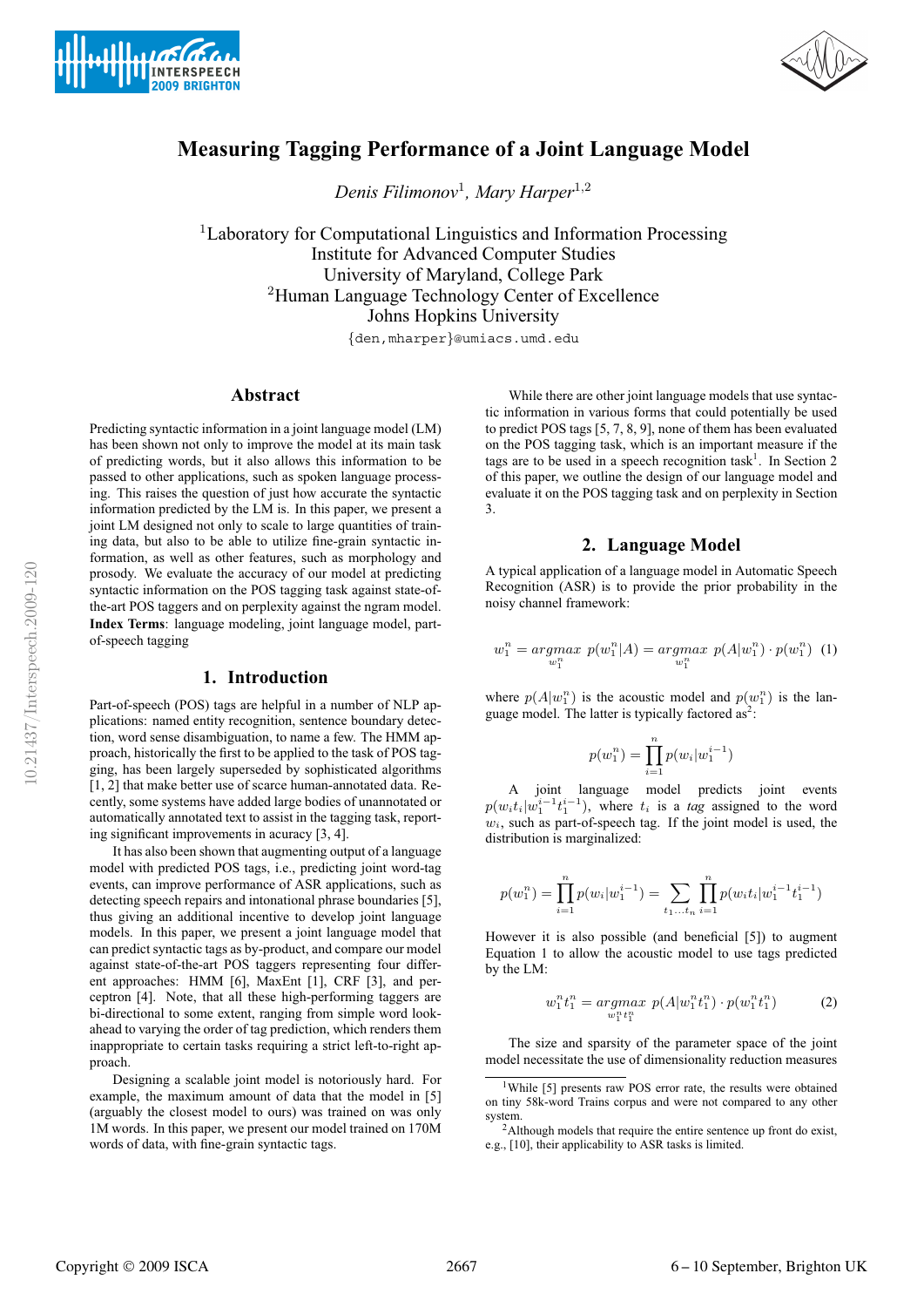

Figure 1: A parse tree example

in order to make the model computationally tractable and to allow for accurate estimation of the model's parameters. We also want the model to be able to easily accommodate additional sources of information, such as morphological features and prosody. In the rest of this section we discuss avenues we have taken to address these problems.

### **2.1. Fine-grain Syntactic Tags**

The model presented in this section was designed to accommodate large tagsets. In this paper we evaluate the impact of extending POS tags with additional syntactic information derived from parse trees, namely:

- A POS tag with its immediate parent in the parse tree, along with the tag's relative position among its siblings. We refer to this tagset as *parent*. For example, the tree in Figure 1 will be tagged: *the/DT-NP-start black/JJ-NPmid cat/NN-NP-end sat/VB-VP-single*.
- A POS tag of a word with the POS tag of the word's lexical head, later referred to as *head*. The example in Figure 1 is tagged: *the/DT-NN black/JJ-NN cat/NN-VBD sat/VBD-root*.

The English POS tag set has 45 tags, while the fine-grain tagsets have approximately 1,500 tags.

### **2.2. Decision Tree Clustering**

Binary decision tree clustering has been shown to be effective for reducing the parameter space in language modeling [5, 11] and other language processing applications, e.g., [12]. Like any clustering algorithm, it can be represented by a function  $H$  that maps the space of histories to a set of equivalence classes.

$$
p(w_i t_i | w_{i-n+1}^{i-1} t_{i-n+1}^{i-1}) \approx p(w_i t_i | H(w_{i-n+1}^{i-1} t_{i-n+1}^{i-1})) \quad (3)
$$

Since optimal tree construction is intractable, greedy algorithms are universally used. While the procedure is standard – to recursively select binary questions about the history optimizing some function – the greedy nature of the approach makes the details, such as which questions to ask and which function to optimize, crucial to achieve good results. In the remainder of this section, we discuss the decisions we made regarding these issues.

### **2.3. Factors**

The Factored Language Model (FLM) [13] offers a convenient view of the input data: it represents every word in a sentence as a tuple of factors. This allows us to extend the language model with additional parameters to build a more effective model. In an FLM, however, all factors have to be deterministically computed; whereas, we need to distinguish between the factors that are given or computed and the factors that the model must predict stochastically. We call these types of factors *overt* and *hidden*, respectively. Examples of overt factors include surface words, morphological features such as suffixes, case information when available, etc.; the hidden factors are POS tags or other syntactic variables.

In this work, we used suffixes obtained using the Snowball stemmer<sup>3</sup> and a simple regular expression-based feature identifying whether the word is a number, a punctuation, an abbreviation, a foreign word, etc. Henceforth, we will use *word* to represent the set of overt factors and *tag* to represent the set of hidden factors.

### **2.4. Hidden Factors Tree**

Similarly to [5], we construct a binary tree where each tag is a leaf; we refer to this tree as the *Hidden Factors Tree* (HFT). We use Minimum Discriminative Information (MDI) algorithm [14] to build the tree. The HFT represents a hierarchical clustering of the tag space. One of the reasons for doing this is to allow questions about subsets of tags rather than individual tags alone<sup>4</sup>.

Unlike [5], where the tree of tags was only used to create questions, this representation of the tag space is, in addition, a key feature of our decoding optimizations to support model scalability. We refer the reader to [15] for the details on the decoding algorithm.

#### **2.5. Questions**

We use different types of questions for hidden and overt factors.

- Questions about surface words are constructed using the Exchange algorithm [16]. This algorithm takes the set of words that appear at a certain position in the training data associated with the current node in the history tree and divides the set into two complementary subsets greedily optimizing on some target function (we use the average entropy of the marginalized word distribution, the same as for question selection). Note that since the algorithm only operates on the words that appear in the training data, we need to do something more to account for the unseen words. Thus, to represent this type of question, we create the history tree structure depicted in Fig. 2. For other overt factors with smaller vocabularies, such as suffixes, we use equality questions<sup>5</sup>.
- As we mentioned in 2.4, we use the Hidden Factors Tree to create questions about hidden factors. Note that every node in a binary tree can be represented by a binary path from the root with all nodes under an inner node sharing the same prefix. Thus, a question about whether a tag belongs to a subset of tags dominated by a node can be expressed as whether the tag's path matches the binary prefix.

<sup>3</sup>http://snowball.tartarus.org/

<sup>4</sup>Trying all possible subsets of tags is not feasible since there are  $2|T|$  of them, the tree allows us to reduce the number to  $O(T)$  of the most meaningful (as per the clustering algorithm) subsets.

<sup>&</sup>lt;sup>5</sup>E.g., suffix $(w_{i-1}) = 'ed'.$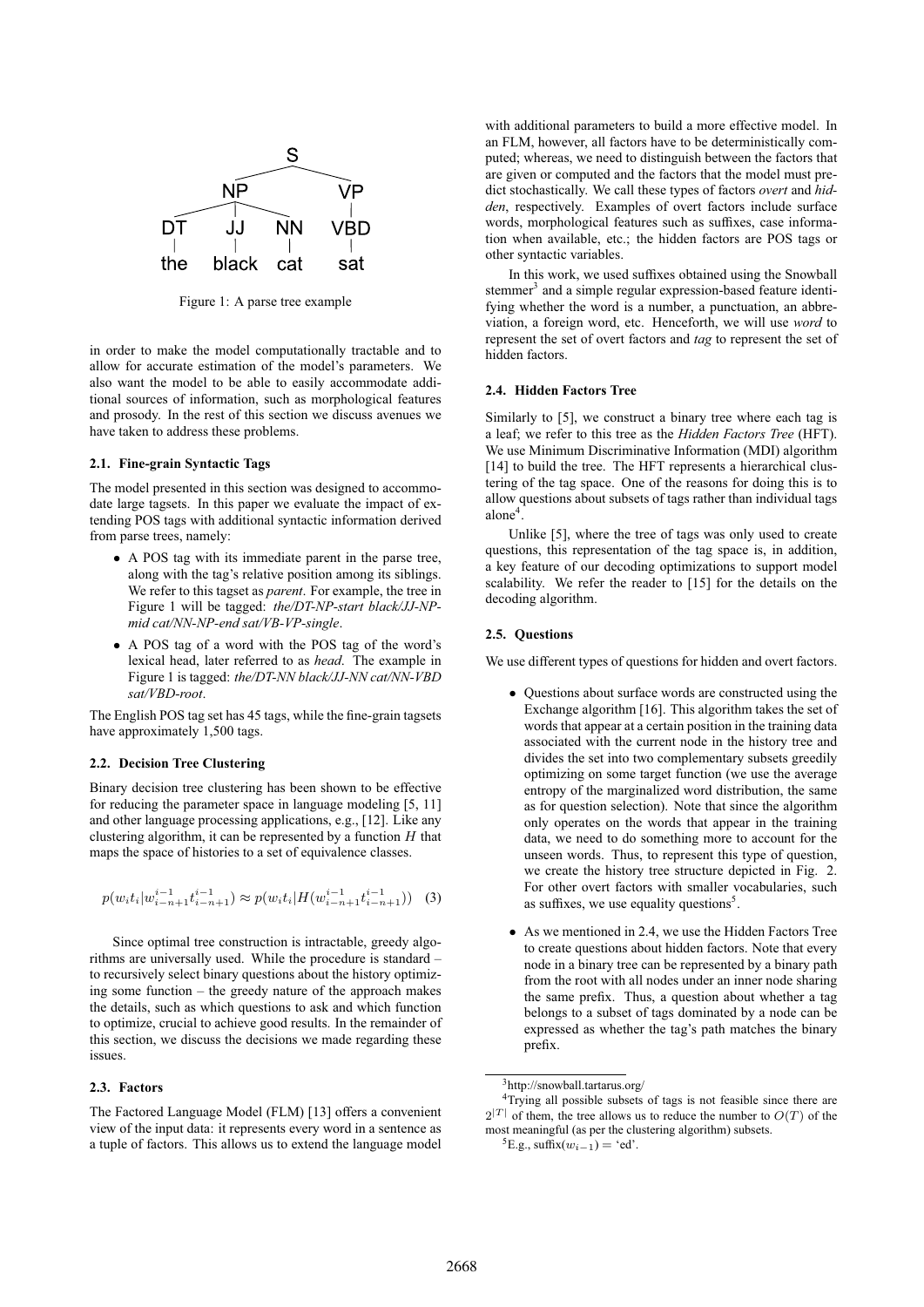

Figure 2: Backoff Nodes

### **2.6. Optimization Criterion and Stopping Rule**

To select questions we use the average entropy of the marginalized word distribution. We found that this criterion significantly outperforms the entropy of the distribution of joint events. This is probably due to the increased sparsity of the joint distribution.

#### **2.7. Smoothing**

In order to estimate probability distributions at the leaves of the history tree, we use the following recursive formula:

$$
\tilde{p}_n(w_i t_i) = \lambda_n p_n(w_i t_i) + (1 - \lambda_n) \tilde{p}_{n'}(w_i t_i) \qquad (4)
$$

where n' is the n-th node's parent,  $p_n(w_i t_i)$  is the ML distribution at node  $n$ . The root of the tree is interpolated with the distribution  $p_{unif}(w_it_i) = \frac{1}{|V|} p_{ML}(t_i|w_i)^6$ . To estimate interpolation parameters  $\lambda_n$ , we use the EM algorithm described in [12], however, rather than setting aside a separate development set of optimizing  $\lambda_n$ , we use 4-fold cross validation and take the geometric mean of the resulting coefficients<sup>7</sup>. We chose this approach because a small development set often does not overlap with the training set for low-count nodes, leading the EM algorithm to set  $\lambda_n = 0$  for those nodes.

For backoff nodes (see Figure 2), we use a lower order model<sup>8</sup> interpolated with the distribution at the backoff node's grandparent (see node A in Figure 2):

$$
\tilde{p}_B(w_i t_i | w_{i-n+1}^{i-1} t_{i-n+1}^{i-1}) = \alpha_A \tilde{p}_{bo}(w_i t_i | w_{i-n+2}^{i-1} t_{i-n+2}^{i-1}) \n+ (1 - \alpha_A) \tilde{p}_A(w_i t_i)
$$

How to most effectively compute  $\alpha_A$  is an open question. For this study, we use a simple heuristic based on observation that the further node  $A$  is from the root the more reliable the distribution  $\tilde{p}_A(w_i t_i)$  is, and hence  $\alpha_A$  is lower.

### **2.8. Tagging**

When the model uses tags finer-grained than POS, the best POS sequence cannot be tractably inferred from the decoding lattice. We use the following variational approximation to estimate probability of POS tag sequences. Here, we denote POS tags T

| System     | Gold data | Additional data | Accuracy |
|------------|-----------|-----------------|----------|
| Parser     | 1М        | 5M              | 97.24    |
| MaxEnt     | 1М        |                 | 97.24    |
| Perceptron | 1М        | 200M            | 97.44    |
| <b>CRF</b> | 1М        | 1000M           | 97.40    |
| <b>HMM</b> |           | 170M            | 97.15    |
| LM         |           | 170M            | 97.21    |

Table 1: Tagging accuracy

while  $t$  are the fine-grained tags used by the model. Note that, by construction, each t belongs to exactly one POS tag, thus T can be considered a set of fine-grain tags.

$$
\begin{array}{rcl}\n(T_1^n w_1^n) & = & \prod_{i=1}^n p(T_i w_i | T_1^{i-1} w_1^{i-1}) \\
& \approx & \prod_{i=1}^n \sum_{\begin{array}{c} t_i \in T_i \\ t_{i-1} \in T_{i-1} \\ t_{i-2} \in T_{i-2} \end{array}} p(t_i w_i | t_{i-2}^{i-1} w_{i-2}^{i-1})\n\end{array}
$$

 $\hat{I}$ 

We refer the reader to [17] for the derivation of this approximation.

# **3. Experiments**

To evaluate the tagging accuracy of our model we chose the Wall Street Journal Penn Treebank since it is the most widely used corpus for this task. While this is a newswire corpus we believe it is reasonable to assume that if our model performs well relative to the state-of-the-art taggers on this task, it will also port to other genres, including broadcast news and conversational speech (with an appropriately trained parser to generate tags). We used WSJ sections 22-24 for testing, both for tagging and perplexity experiments.

To train our model and the HMM tagger [6], we parsed 40M words from BLLIP WSJ and 130M words from NYT section of the English Gigaword corpus. We used an extension of the Berkeley parser [18] trained on WSJ sections 2-21 with 210,000 sentences from BLLIP WSJ for self-training. The F-score of the parser on section 23 is 91.65.

The tagging accuracies of the joint LM and other systems are presented in Table 1. In the first column, *Parser* refers to the Berkeley parser used to generate training data for LM and HMM. *MaxEnt* is described in [1], *Perceptron* in [4]<sup>9</sup>, *CRF* in [3], and *HMM* in [6]. *LM* refers to this work; note that *head* and *parent* both have the same score. The second and the third columns show the amounts of human labeled and automatically labeled (or unlabeled in the case of CRF) data the models used. Note that while LM does not outperform the state-of-the-art bidirectional algorithms, it does do significantly better than the left-to-right HMM ( $p < 0.0001$  in sign test), and does not differ significantly from the parser used to label the training data.

In Figure 3, we present a detailed breakdown of the performance of the joint LM using various tags and trained on different amounts of data. When trained on 40M words, sparsity prevents the systems from exhibiting significantly different performances, including the HMM tagger. With more data, mod-

 $6\text{We}$  use this distribution rather than uniform joint distribution  $\frac{1}{|V||T|}$  because we do not want to allow word-tag pairs that have never been observed. The idea is similar to [6].

 $7$ To avoid a large number of zeros due to the product, we set a minimum for  $\lambda$  to be  $10^{-7}$ .

<sup>8</sup>The lower order model is constructed by the same algorithm, although with smaller context. Note that the lower order model can back off on words or tags, or both. In the experiments in this paper, we backoff both on words and tags, i.e.,  $p(w_i t_i|w_{i-2}^{i-1} t_{i-2}^{i-1})$  backs off to  $p(w_i t_i|w_{i-1}t_{i-1})$ , which in turn backs off to the unigram  $p(w_i t_i)$ .

<sup>&</sup>lt;sup>9</sup>Note that *Perceptron* used higher quality text for training, labeled by a combination of taggers with resulting accuracy of 97.44.